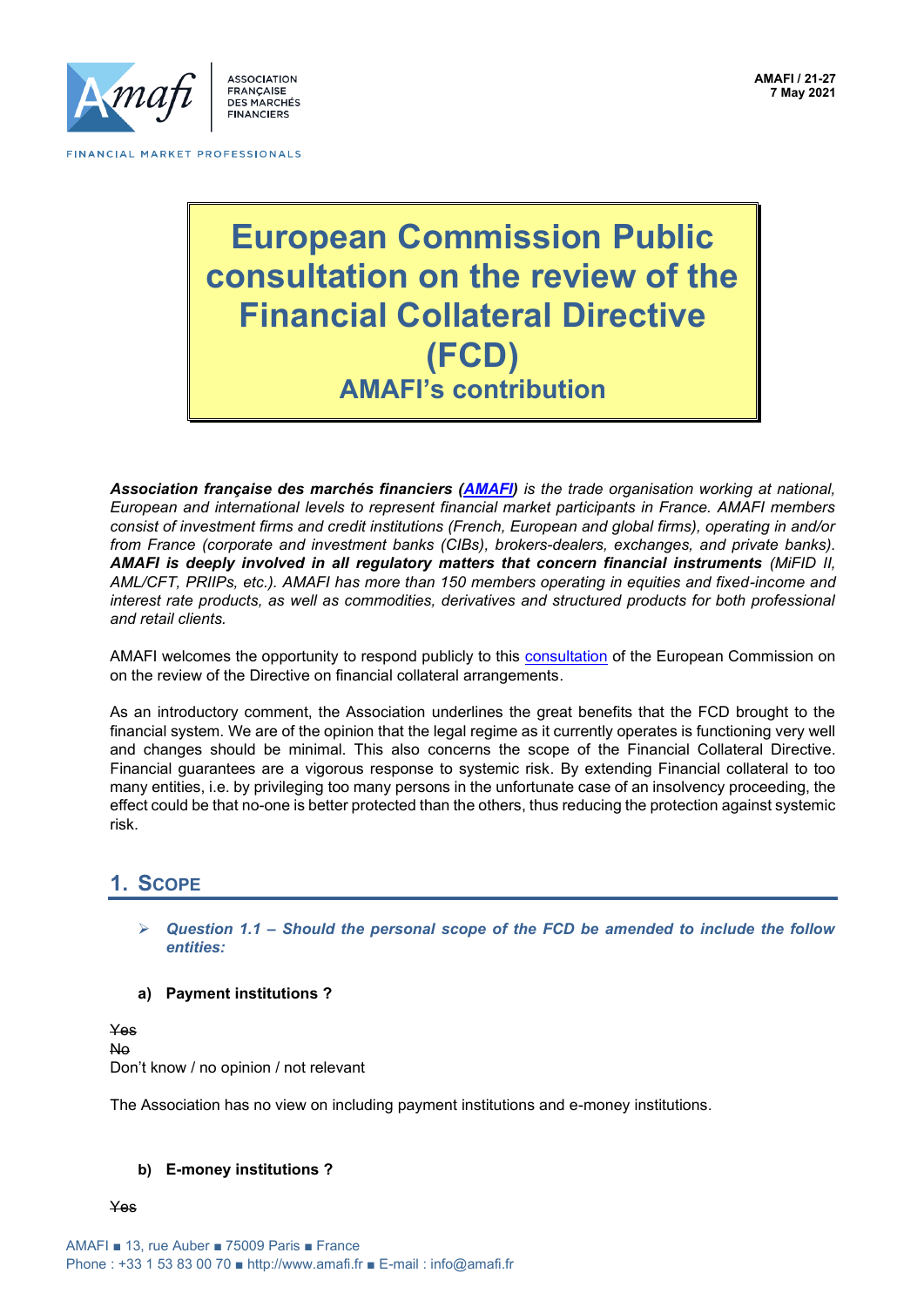

No

Don't know / no opinion / not relevant

The Association has no view on including payment institutions and e-money institutions.

#### **c) Central securities depositories ?**

Yes No Don't know / no opinion / not relevant

Concerning CSD's, AMAFI is of the opinion that the personal scope of the FCD could be extended to Central Securities Depositories as they are important players of the financial markets.

#### **d) Any other entity(ies)? Please explain:**

N/A

➢ *Question 1.2 - Do you agree with maintaining the current rationale that only financial collateral arrangements should be protected where at least one of the parties is a public authority, central bank or financial institution?* 

Yes No Don't know / no opinion / not relevant

> ■ Question 1.2.1 Please explain why and how the rationale should be changed in your *opinion:*

Yes, this rationale should be preserved and not extended. Financial collateral is a very vigorous means of limiting systemic risk that affects financial markets. The association considers that the undue extension of the protection offered by the financial collateral directive might produce the adverse effect of reducing the protection offered to financial institutions trading with each other or with professional clients (i.e. clients that are not physical persons or retail clients).

➢ *Question 1.3 - Does the exclusion in Article 1(3) (allowing Member States to exclude retail/SME from the scope of the FCD) present any problems to the cross-border provision of collateral in your opinion?*

Yes No Don't know / no opinion / not relevant

The Association is not aware of problems occurring as a result of this opt-out that Member States may implement.

As a general comment, the Association does not consider that opt-outs are source of legal uncertainty or otherwise problematic.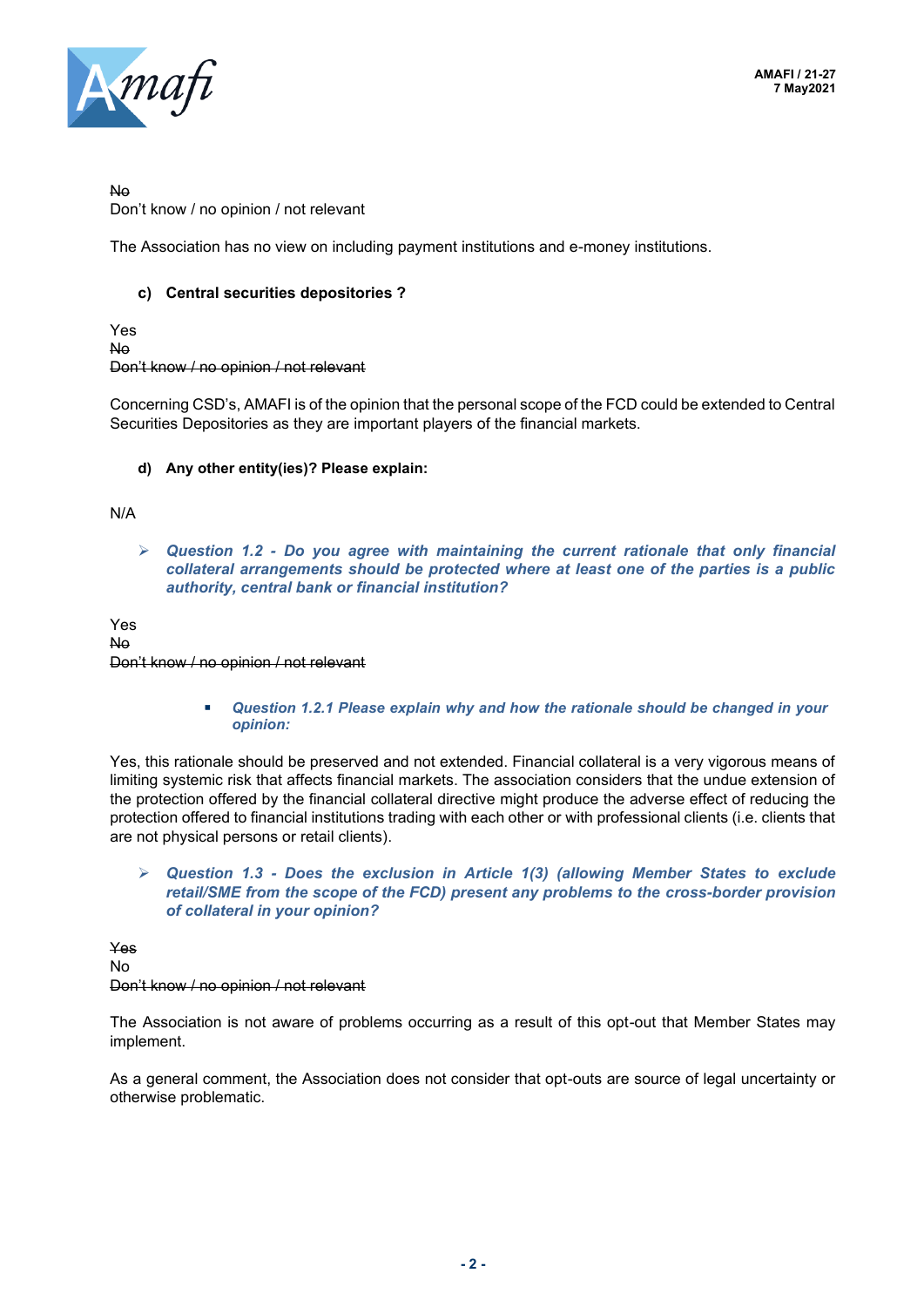

▪ *Question 1.3.1 Please explain why the exclusion in Article 1 (3) presents any problems to the cross-border provision of collateral in your opinion:* 

N/A

➢ *Question 1.4 Should the FCD be exclusively applicable to the wholesale market (i.e. turning the national opt-out for retail/SME granted under Article 1(3) into a binding FCD provision*

Yes No Don't know / no opinion / not relevant

▪ *Question 1.4.1 Please provide an explanation/further information if you would like to*

The Association sees no reason to change the current possibility for Member States to include retail clients or SME's into the FCD. The fact that one of the parties to a financial collateral agreement must be a financial institution is the most important limitation in scope.

### **2. PROVISION OF CASH AND FINANCIAL INSTRUMENTS UNDER THE FCD**

➢ *Question 2.1 Do you see the need to specify the ways in which financial collateral such as dividend or interest ("claims relating to or rights in or in respect of") could be evidenced in writing when it is provided separately from its financial instrument?*

No, there should be flexibility Yes, an explicit provision would be helpful Don't know / no opinion / not relevant

The financial collateral directive contains a minimum harmonised European regime for providing collateral between financial institutions. The fact that certain formal requirements vary among Member States is not an obstacle to taking cross border collateral and those differences are not a source of legal risk. We therefore are of the opinion that the formal specificities of the inclusion of dividends and interests should remain of the competence of Member States' domestic law.

Precisely the minimal formal requirements as provided for in the FCD are beneficial to the market.

▪ *Question 2.1.1. Please explain how this could be done:*

N/A

➢ *Question 2.2. Do you think that the concepts of "possession" and "control" in the FCD require further clarification and for which type of collateral?* 

Yes No Don't know / no opinion / not relevant

The Association sees more risk than benefit in trying to harmonise civil law concepts such as "possession". In France, the concept of control as used in the FCD doesn't pose problems.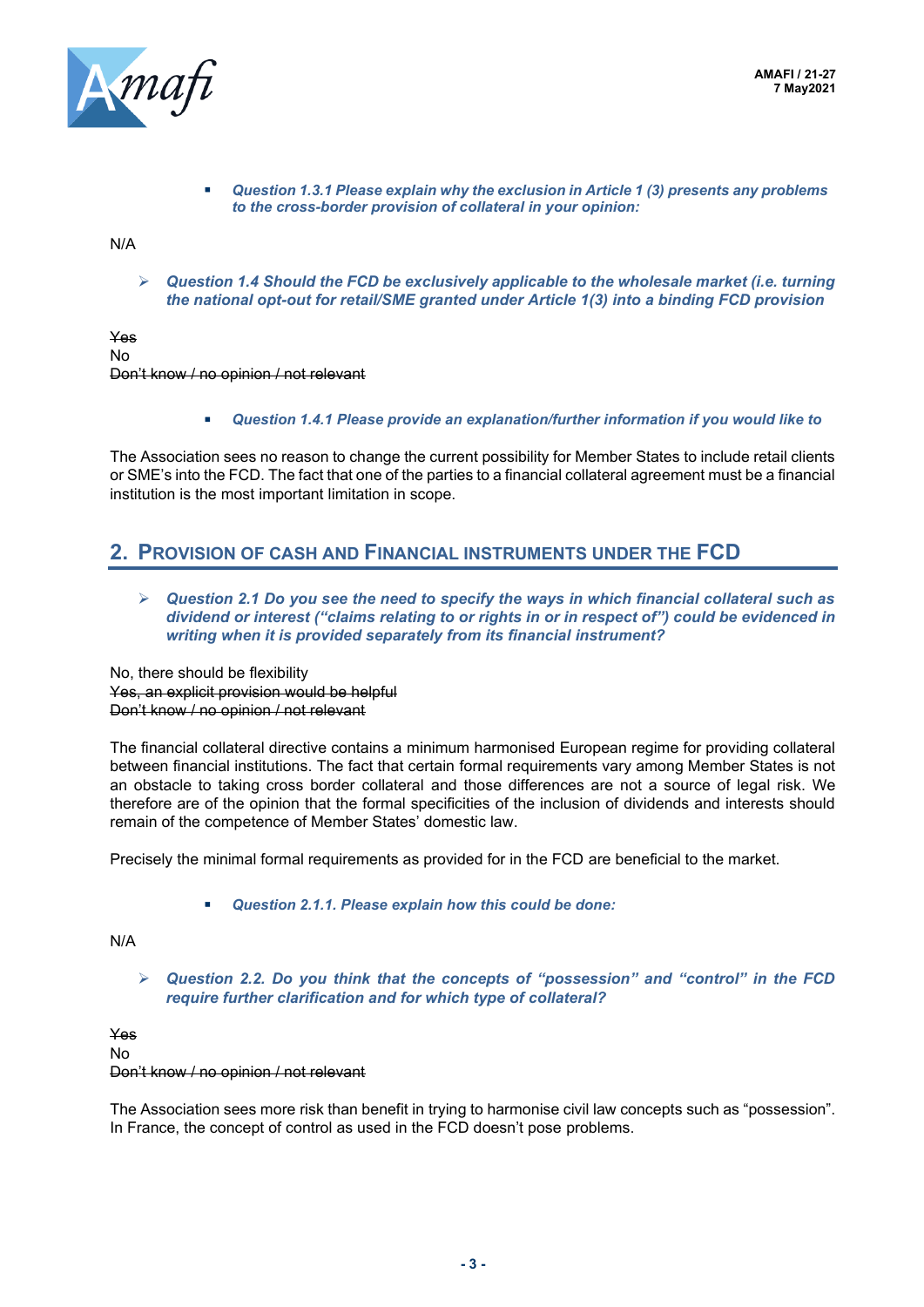

▪ *Question 2.2.1 Please explain why you think that the concepts of 'possession' and 'control' in the FCD require further clarification and for which type of collateral.*

N/A

➢ *Question 2.3 Do you believe that the notion of a good faith acquirer within the EU should be further clarified in the FCD?*

Yes No Don't know / no opinion / not relevant

The Association understands the concept of good faith acquisition applied to cash and securities credited to securities accounts raises questions on a supra-European level, explaining namely that the Geneva Securities Convention contains an art. 18 on acquisition by an innocent person. However, withing the European Union, it does not seem to the Association that the concept of "good faith acquirer" still raises questions. The Association sees more risk than benefit in trying to harmonise civil law concepts.

> ▪ *Question 2.3.1 Please explain how this might be done for "cash" and "financial instruments"*

N/A

### **3. « AWARENESS » OF (PRE-) INSOLVENCY PROCEEDINGS**

➢ *Question 3.1. Do you see the need to clarify how "awareness" of (pre-) insolvency proceedings under Article (8)2 of the FCD is determined?* 

I see the need to clarify how a collateral taker can 'prove that he was not aware' I see the need to clarify how a collateral taker can 'prove that he should not have been aware'

N/A The Association deems that this is a question of burden of proof.

**Please explain how in your opinion clarifying how collateral taker can "prove that he was not aware" could be done.**

#### **Please explain how in your opinion clarifying how a collateral taker can "prove that he should not have been aware" could be done.**

The Association fully agrees with the findings of the **EPTF**, namely that it is difficult for a collateral taker to prove that he was not aware nor should have been aware of the aforementioned proceedings. The burden of proof should lie on the party claiming that the collateral taker was aware. Art. 8(2) of the FCD should not be revised.

### **4. RECOGNITION « CLOSE-OUT NETTING PROVISIONS » IN THE FCD AND ITS IMPACT ON SFD SYSTEMS**

➢ *Question 4.1. Have you encountered problems with the recognition / application of closeout netting provisions?*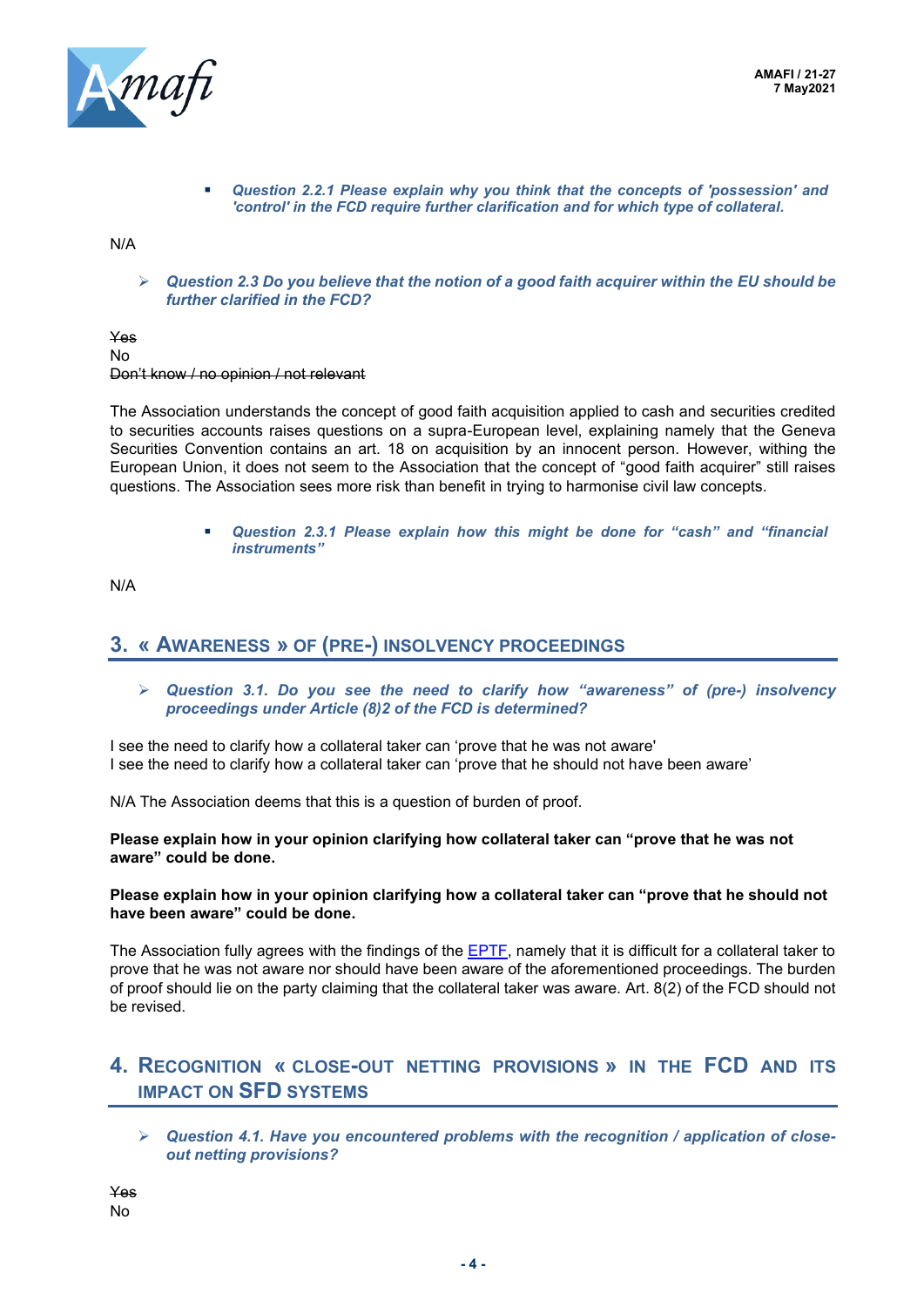

#### Don't know / no opinion / not relevant

The Association and its members have not encountered problems with close out netting provisions. Quite to the contrary: the 2008 financial crises evidenced that close out netting, specifically applied by CCP's functioned well.

▪ *Question 4.1.1. What were these problems related to?* 

N/A

▪ *Question 4.1.2. What did these problems concern?* 

N/A

Question 4.1.3. Please describe the problems and the outcome

N/A

▪ *Question 4.1.4. Please describe a solution that you consider appropriate.*

N/A

➢ *Question 4.2. In case you have collected legal opinions regarding the enforceability of closeout netting: Are they upheld or to be changed in light of the framework for the recovery and resolution of central counterparties (Regulation (EU) 2021/ 23)?* 

#### Yes

#### No

No legal opinions collected / don't know / no opinion / not relevant

- *Question 4.2.1. please specify why and how the legal opinions you have collected were changed.*
- ➢ *Question 4.3. In case you have collected legal opinions regarding the enforceability of closeout netting: Were they upheld or changed in light of the revision of the BRRD (Directive 2014/59/EU)*

Yes

No

No legal opinions collected / don't know / no opinion / not relevant

■ **Question 4.3.1. Please specify why and how the legal opinions you have collected** *were changed.*

N/A

■ *Question 4.4.1 Do you see legal uncertainties related to close-out netting provisions due to the FCD's silence regarding the application of national avoidance actions to such provisions?*

N/A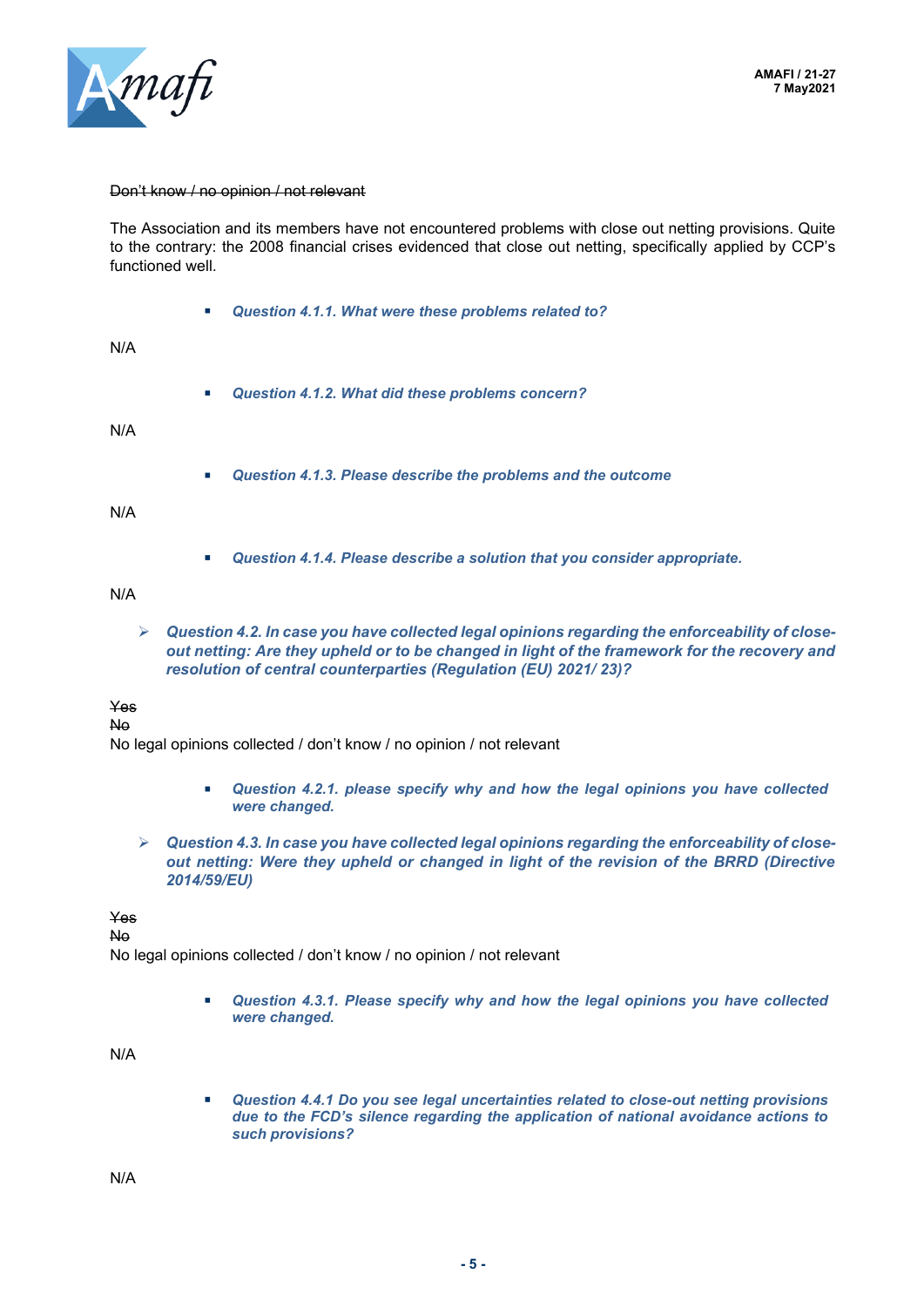

▪ *Question 4.4.1.1. Please explain the legal uncertainties you have identified and how these might be solved:* 

N/A

■ **Question 4.4.2. Do you see legal uncertainties related to close-out netting provisions** *by virtue of the introduction of Article 1(6) of the FCD?* 

N/A

▪ *Question 4.4.2.1. Please explain the legal uncertainties you have identified and how these might be solved***:** 

N/A

➢ *Question 4.5. Do you consider that there is a need for further harmonisation of the treatment of contractual netting in general and close-out netting in particular?* 

Yes

No

Don't know / no opinion / not relevant

▪ *Question 4.5.1. Please explain your reasons as well as possible solutions taking into account possible interactions with other national or EU law (e.g., WUD (Directive 2001/24/EC), BRRD (Directive 2014/59/EU), CCP RR (Regulation (EU) 2021/23) and the importance of the close-out netting for risk management and the calculation of own funds requirements for credit institutions and investment firms under CRR*

N/A

### **5. FINANCIAL COLLATERAL**

### **General questions**

➢ *Question 5.1. Do you think other collateral than cash, financial instruments and credit claims should be made eligible under the FCD?* 

Yes No Don't know / no opinion / not relevant

The Association sees no need to extent the scope of the FCD.

▪ *Question 5.1.1. If so, please elaborate which type of collateral and why:* 

*N/A*

➢ *Question 5.2. Do you see the need to update the definitions of currently eligible collateral?* 

I see the need to update the definition of cash I see the need to update the definition of financial instruments I see the need to update the definition of credit claims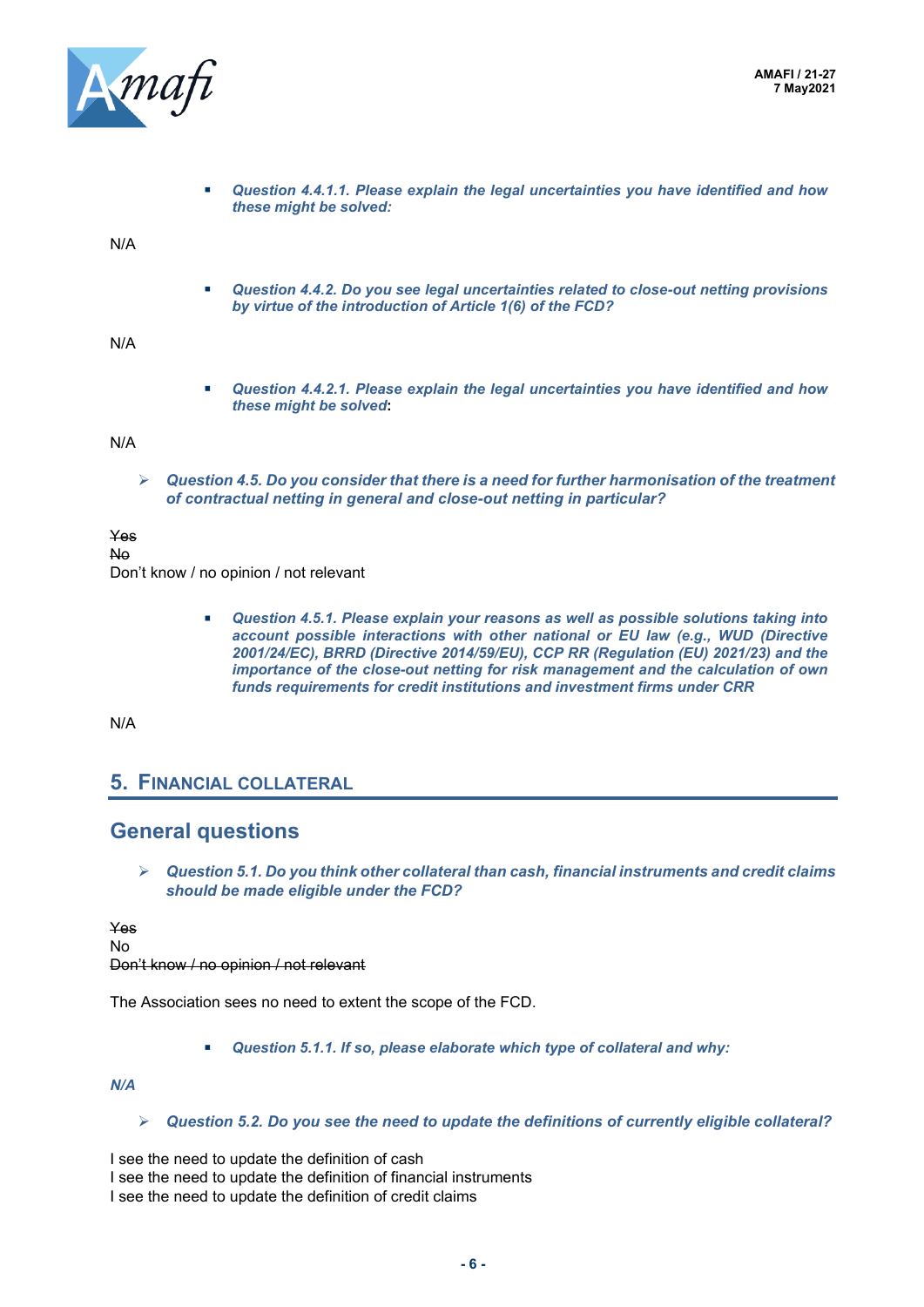

*Please explain why and how updating the definition of cash should be done:* 

N/A

*Please explain why and how updating the definition of financial instruments should be done:* 

N/A

*Please explain why and how updating the definition of credit claims should be done:*

N/A

### **Financial instruments**

➢ *Question 5.3. Should emission allowances be added to the definition of financial instruments in the FCD?* 

Yes, they are a commnly used financial collateral and should therefore be eligible as collateral under the FCD

No, emission allowances do not provide a sufficiently stable value to be used as financial collateral under the FCD

Don't know / no opinion / not relevant

Yes, we agree that emission allowances should be included in the scope of the FCD, not necessarily to the definition of financial instruments.

➢ *Question 5.4. For crypto assets qualifying as financial instruments, would you see a need to specify the ownership, provision, possession and control requirements of the FCD further DLT context in order to provide legal certainty as to the question whether they are covered within the FCD?* 

Yes No Don't know / no opinion / not relevant

> ■ Question 5.4.1. Please elaborate on how this might be done in a manner that is *compatible with national laws regarding securities, companies, contracts, property and book-entry:*

The Association is of the opinion that civil law questions related to ownership, provision, possession, control should not be harmonised at European level. Concerning the inclusion of crypto-assets, this should be addressed under a general regime governing them, not now in this modification of the FCD.

> ▪ *Question 5.5.1. Should the notions of 'account' be retained, replaced or further clarified/specified for the purposes of evidencing the provision of cash or securities collateral provided through DLT?*

Retained Replaced Further clarified/specified Don't know / no opinion / not relevant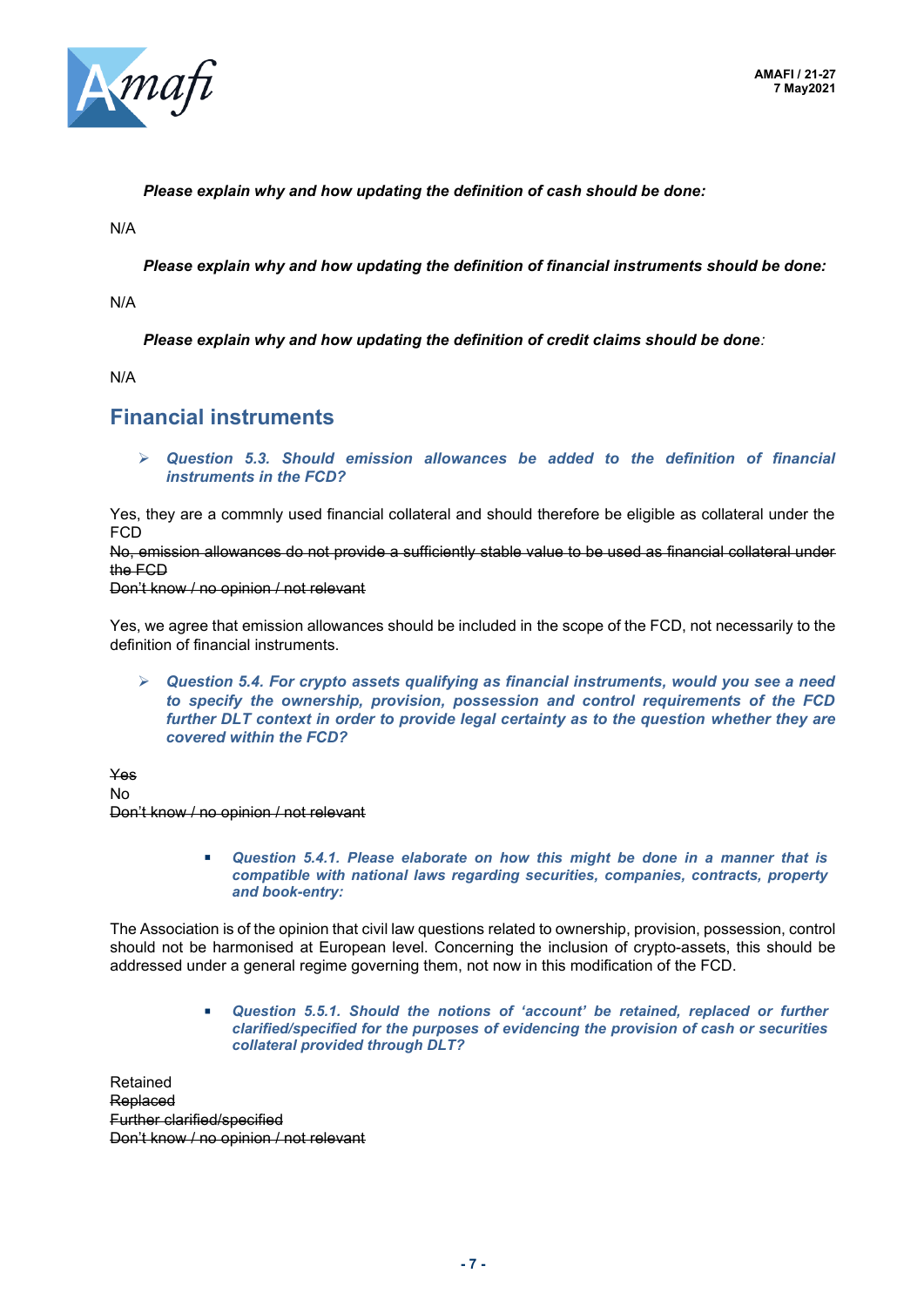

▪ *Question 5.5.1.1. Please explain why you think so and how this matter might be solved:*

The notion of account should be retained. The Association is not favourable to trying to precisely define the notion of "account". This notion is used in the FCD and in SFTR as it stands and this does not raise further comments. We refer to the minimalistic definition of "account" in the Geneva securities convention, that shows that a more precise definition is not required for the legal provisions to produce effects.

We reiterate our comment on civil law topics expressed in the answer to question 5.4.1.

▪ *Question 5.5.2 Should the notions of 'book-entry' be retained, replaced or further clarified/specified for the purposes of evidencing the provision of cash or securities collateral provided through DLT?*

Retained Replaced Further clarified/specified Don't know / no opinion / not relevant

> ▪ *Question 5.5.2.1. Please explain why you think so and how this matter might be solved:*

The notion of "book-entry" should be retained. We reiterate our comment on civil law topics expressed in the answer to question 5.4.1.

➢ *Question 5.6. Are there any other issues you would like to address regarding FCD financial collateral in a DLT environment?*

Yes No

Don't know / no opinion / not relevant

■ Question 5.6.1. Please elaborate on how this might be done in a manner that is *compatible with national laws regarding securities, companies, contracts, property and book-entry:*

N/A

## **Credit claims**

➢ *Question 5.7. In your opinion, do existing provisions on set-off create a problem for the provision of credit claims as collateral?* 

Yes No Don't know / no opinion / not relevant

▪ *Question 5.7.1. What is the context of this problem?*

national context cross-border context both of the above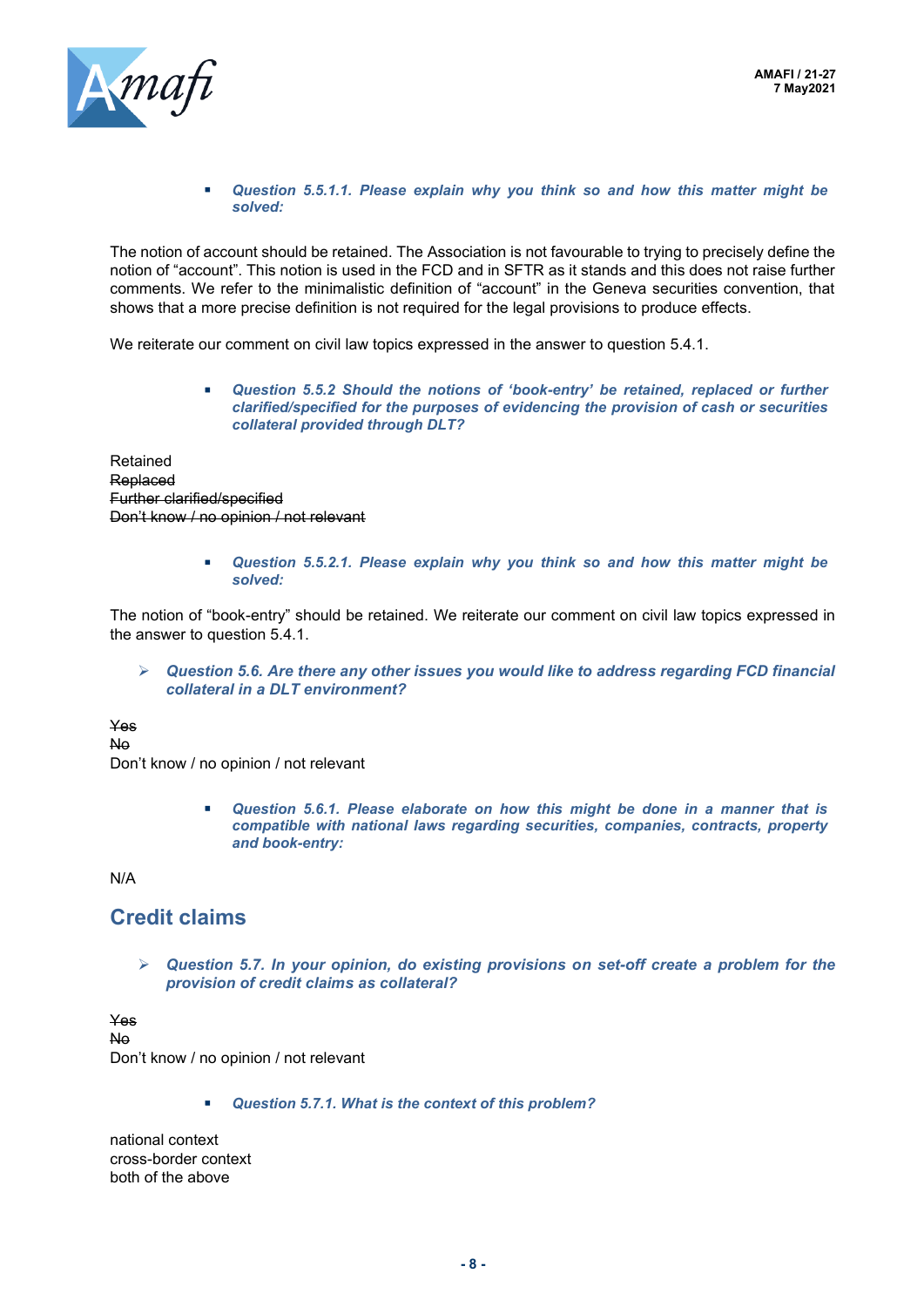

#### ▪ *Question 5.7.2. Do you see the need to remove a debtor's set-off rights? Please consider the set-off risks against the risks to households and SMEs in the event of the insolvency of a credit institution?*

The Association does not think that a debtor's set-off rights should be removed. The fact that the creditor transfers the claim under a financial collateral agreement should remain transparent for the debtor. The claim is provided as financial guarantee with all exceptions, including the debtor's set-off rights. It is for the collateral taker to decide what kind of collateral they accept and ensure appropriate risk mitigation where applicable.

▪ *Question 5.7.2.1. Why do you see the need to remove a debtor's set-off rights?*

N/A

▪ *Question 5.7.2.2. Under which conditions should such a removal take place?*

N/A

### **6. THE FCD AND OTHER REGULATIONS/DIRECTIVES**

- ➢ *Question 6.1. Is there any legislation where provisions are not sufficiently clear in terms of their interaction with the FCD or the other way round?*
	- *Question 6.1.1. Insolvency Regulation (Regulation (EU) 2015/848)*

Yes No

Don't know / no opinion / not relevant

**Please explain why you think the provisions of the Insolvency Regulation are not sufficiently clear (Regulation (EU) 2015/848) in terms of their interaction with the FCD or the other way round. Please also explain how this matter might be solved.**

▪ *Question 6.1.2 Second Chance Directive (Directive(EU) 2019/1023)*

Yes

No Don't know / no opinion / not relevant

> **Please explain why you think the provisions of the Second Chance Directive (Directive (EU) 2019/1023) are not sufficiently clear in terms of their interaction with the FCD or the other way round. Please also explain how this matter might be solved.**

▪ *Question 6.1.3. BRRD (Directive (EU) 2014/59/EU)*

Yes

No

Don't know / no opinion / not relevant

**Please explain why you think the provisions of the BRRD2 (Directive (EU) 2019/879) are not sufficiently clear in terms of their interaction with the FCD or the other way round. Please also explain how this matter might be solved.**